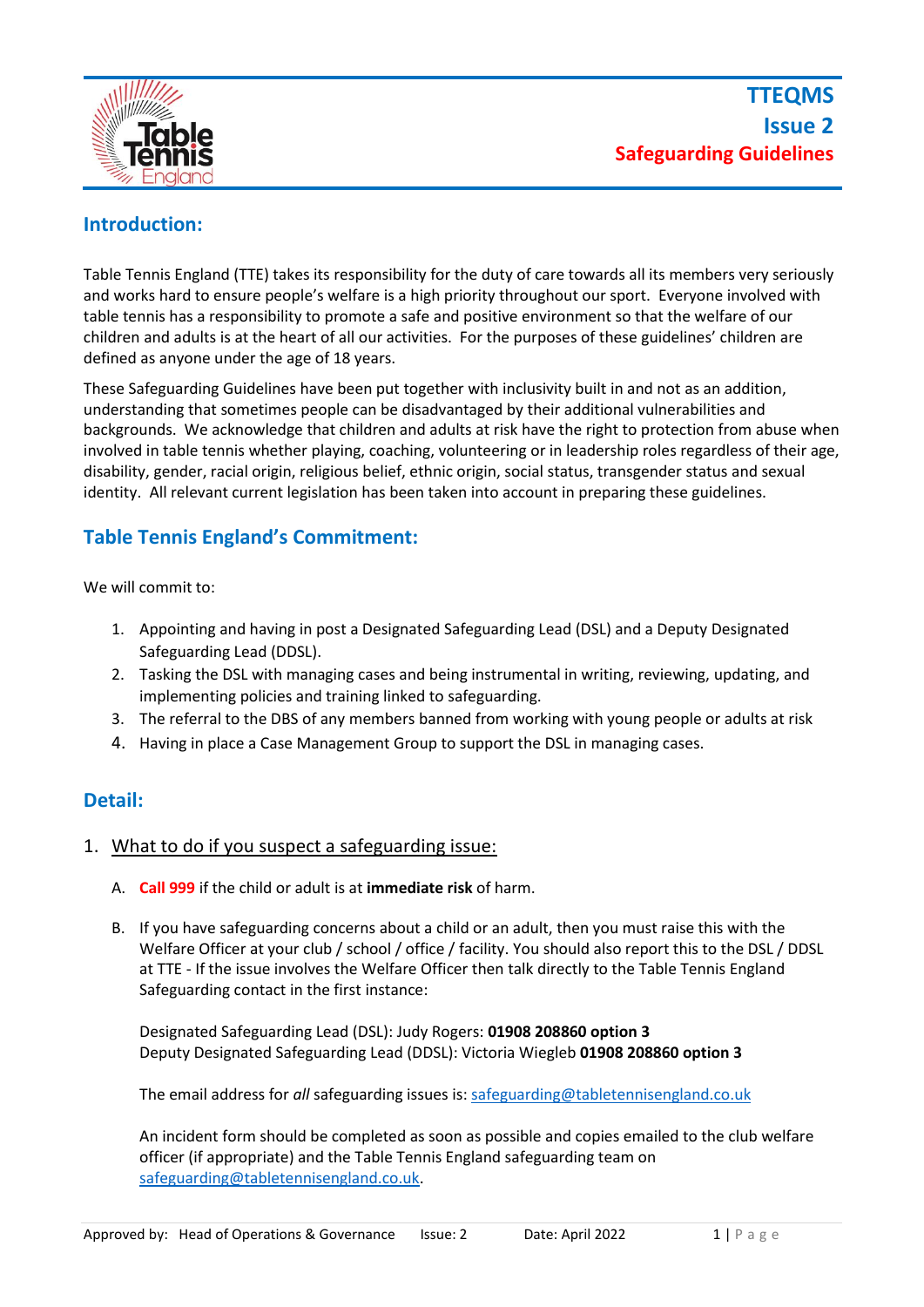

TTE will liaise with you regarding the report, as necessary.

C. For details on "what happens next" please see appendix A at the end of this document.

**Please note:** It is not the responsibility of anyone involved in table tennis to decide whether abuse is or has taken place, but it is everyone's duty & responsibility to act on any concerns.

For more information see the Safeguarding Reporting Flowchart and terms of reference on the Case Management Group.

#### **Recognising Abuse**

The important thing is that if anyone involved in table tennis sees or hears anything that gives them a cause for concern relating to the welfare of either a child or an adult then they have a duty of care to report that concern:

<https://www.tabletennisengland.co.uk/about-us/safeguarding/report-a-safeguarding-concern/>

Coaches, officials, and volunteers who work closely with those most vulnerable people in our sport are key in identifying and recognising when abuse is taking place. For more information click here for Types of Abuse: <https://www.nspcc.org.uk/what-is-child-abuse/types-of-abuse/>

<https://www.gov.uk/government/collections/modern-slavery-bill>

#### 2. Training & Development – A Safeguarding Culture:

#### **What is Safeguarding?**

Safeguarding is putting the policies and guidelines in place to protect the welfare of children and adults at risk from the people who may wish to cause them harm.

#### **What is Child Protection?**

This is focusing on the individual needs of children at risk and responding to any concerns.

On this page, you will find the guidelines to ensuring you build the correct foundations for safe training, recruitment & development of staff and volunteers within Table Tennis England and affiliated clubs, Leagues and Counties.

A. All clubs, leagues and counties affiliated to Table Tennis England, need to adopt, and agree to abide by:

- 1. The Table Tennis England Safeguarding Policy
- 2. The Codes of Conduct for:
	- Coaches
	- Officials
	- Players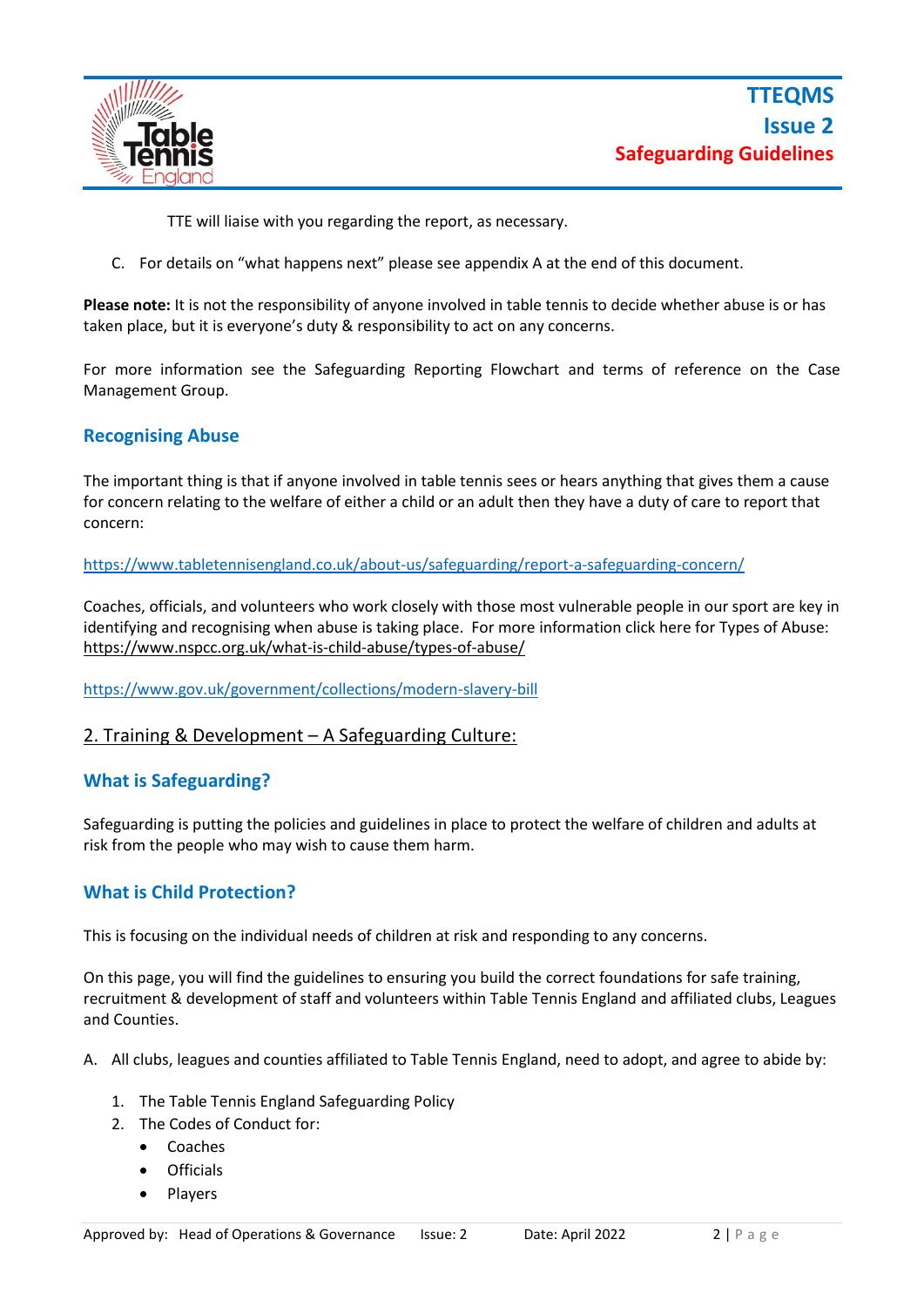

- B. The committee are required to appoint a Welfare Officer, a template of the job description can be found here: [..\..\TTEQMS\Indexes\Safeguarding\NSPCC Welfare Officer Job Description.pdf](file:///C:/Users/victoria.wiegleb/Dropbox%20(TTE)/TTEQMS/Indexes/Safeguarding/NSPCC%20Welfare%20Officer%20Job%20Description.pdf)
- C. All those involved with running clubs and leagues should access accredited and Table Tennis England approved training in terms of safeguarding. This may be in the form of workshops or online courses dependent on their role – for a full list of available courses click here:
- D. The Welfare Officer should ensure that club members and volunteers review the training for them and know how to access the courses. They should also keep a record.

#### **Safer Recruitment**

The majority of people involved with and working within our sport are well motivated and our clubs and leagues could not operate without them. There are some individuals who will seek employment (paid or unpaid) to gain access to children and adults at risk. Table Tennis England will uphold checks and regulations to try and limit these individuals' access to our sport using the safer recruitment process.

Where appropriate to the role Table Tennis England will use Disclosure and Barring Service checks (DBS) to screen individual's backgrounds.

All volunteers & candidates applying for a role within a table tennis department / club should be recruited by conducting a formal interview. Detailed background checks will be made & references contacted to ensure the safeguarding guidelines are adhered too. Information on this process can be found here: [..\..\TTEQMS\Indexes\Safeguarding\Safer Recruitment Procedure.pdf](file:///C:/Users/victoria.wiegleb/Dropbox%20(TTE)/TTEQMS/Indexes/Safeguarding/Safer%20Recruitment%20Procedure.pdf)

Regardless of whether the position is paid or unpaid, **all** volunteers, coaches and staff are governed by the safer recruitment process.

Coaches, officials, and volunteers working within Table Tennis who have regular contact with the most vulnerable within the table tennis community, have a key role to play in identifying and recognising when abuse may be occurring, whether that is inside or outside of the sport.

For more information on coaching please follow this link: [Coaching Document.docx](file:///C:/Users/victoria.wiegleb/AppData/Local/Packages/Microsoft.Office.Desktop_8wekyb3d8bbwe/AC/INetCache/Content.Outlook/6XAKYSSV/Coaching%20Document.docx)